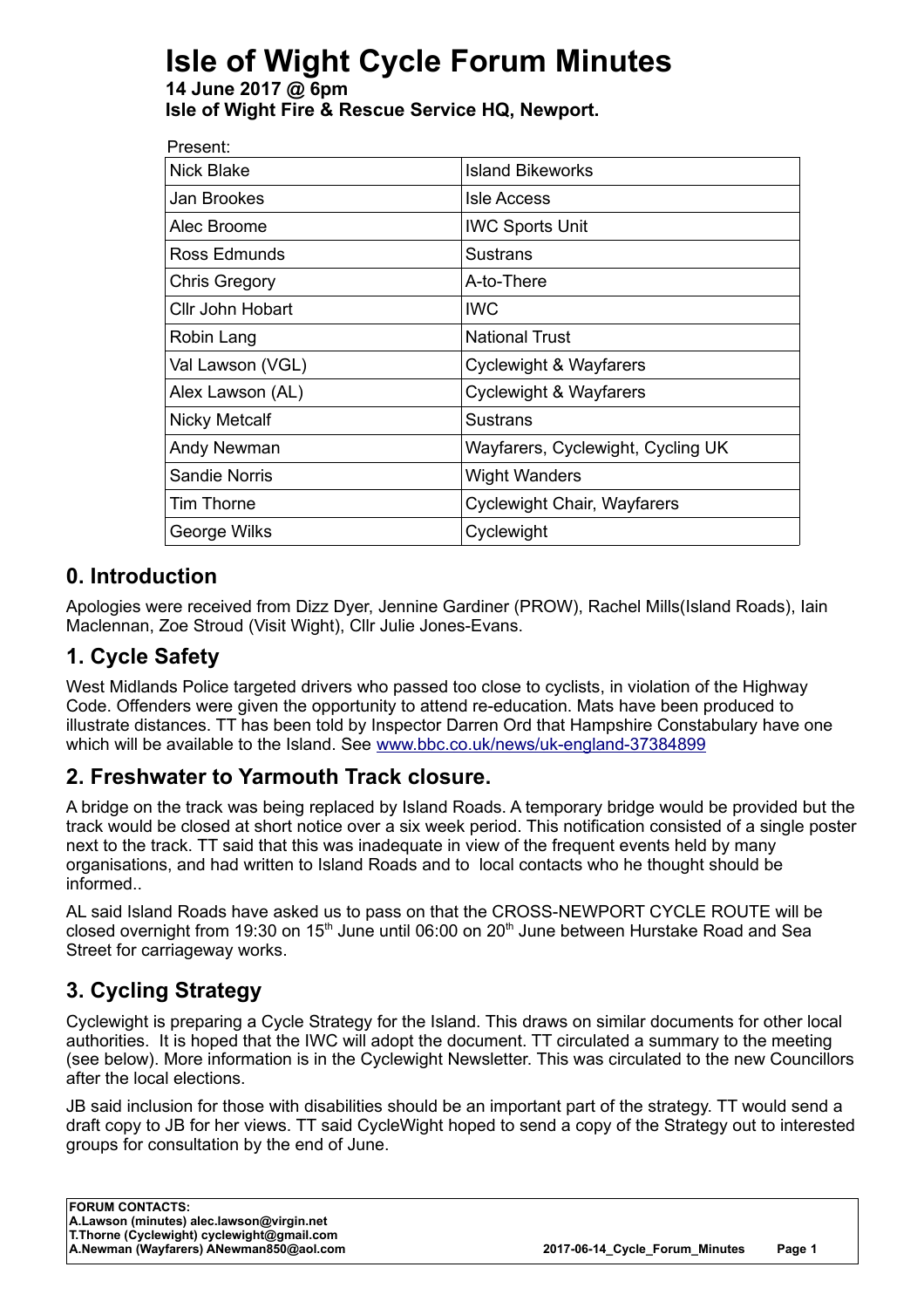## **4. Government Cycling & Walking Investment Strategy**

Chris Gregory talked about the government plans for a Walking & Cycling Investment Strategy. This was first proposed 13 months ago and the final version is now published. Currently local authorities have been asked to bid for additional support to help them draw up their investment strategy. In the case of the Island it would 30 days of an expert's time. The government has tiers of awards for different authority sizes; the IW comes in <300,000 population. The decision if the Island has won the additional support will be later in the summer. CycleWight's strategy document may form a basis for going forward.

<https://www.gov.uk/government/publications/cycling-and-walking-investment-strategy>

#### **5. Access Fund**

A-to-There are assisting IWC to allocate funds of £1.3 million over 3 years for a series of projects. These aim to increase the number of journeys associated with education, work and tourism – an extension of previous projects. CG added that as electric vehicle use gathers pace there will be more of this kind of journey.

AB is managing the process for the IWC. One of the first projects that they are looking for is for exciting ideas that get people walking and cycling. Ideas which are innovative are more likely to succeed. All grants need to be 100% matched funded though this could be in the form of cash, equipment, officer time, volunteers, more or less something that has a value.

Unfortunately this fund is not for infrastructure, it is all revenue money.

<https://www.iwight.com/council/OtherServices/Sports-Development-Unit/EventsPage>

#### **6. Wayfarers' Randonnée**

Andy Newman said the Wayfarers' Randonnée had been the second most successful ever with around 2500 starters. As the floating bridge was unavailable a diversion via Newport Quay was organised. He thanked the IWC for marshalling & signing assistance to deal with this. The weather had been somewhat poor which limited the numbers, but it may be undesirable to have many more than the current level and ferry capacity is also a limit. TT pointed out the Gridiron event in the New Forest imposes a limit.

CG asked if work is carried out to understand the economic impact of the event. JB said Survey Monkey could be used to obtain information from people.

AL said that various toilets on the Round the Island Cycle Route had closed, and the Wayfarers should consider a donation to National Trust to sponsor the toilets at Newtown and at Compton Bay. Robin Lang said the Trust intend to keep open the toilets but the total cost was around £22,000 as the Compton toilets had to be emptied. There was some income from car parking but a donation would be very welcome.

#### **7. Traffic Proposals for Newport**

TT said around £9M has been allocated to IWC to alleviate traffic congestion in Newport. Cyclewight was keen to participate, and had ideas for schemes to make it easier for walkers & people on bikes, i.e. permeability.

TT said CycleWight have applied for an Awards for All Lottery grant, (since granted) which would be used to survey how to improve permeability in Newport. He understood Shanklin hoped to do the same.

VGL said that the area between the IW College & Lidl's store was prohibitive for those on foot due to lack of pavements & crossings & heavy traffic. TT said this was the area where an earlier traffic congestion survey had proposed removing pavements.

JB said Isle Access had provided an access audit of Cowes to Cowes Town Council, and had been asked to quote to Newport Council for a similar audit. They reported on obstacles and suggested where improvements were possible such as dropped kerbs. Cllr JH asked if the Cowes report was available to access. JB said it was in the gift of Cowes council.

GW asked who had responsibility for Newport traffic JH said this would be Cllr Ian Ward and officer Bill Murphy.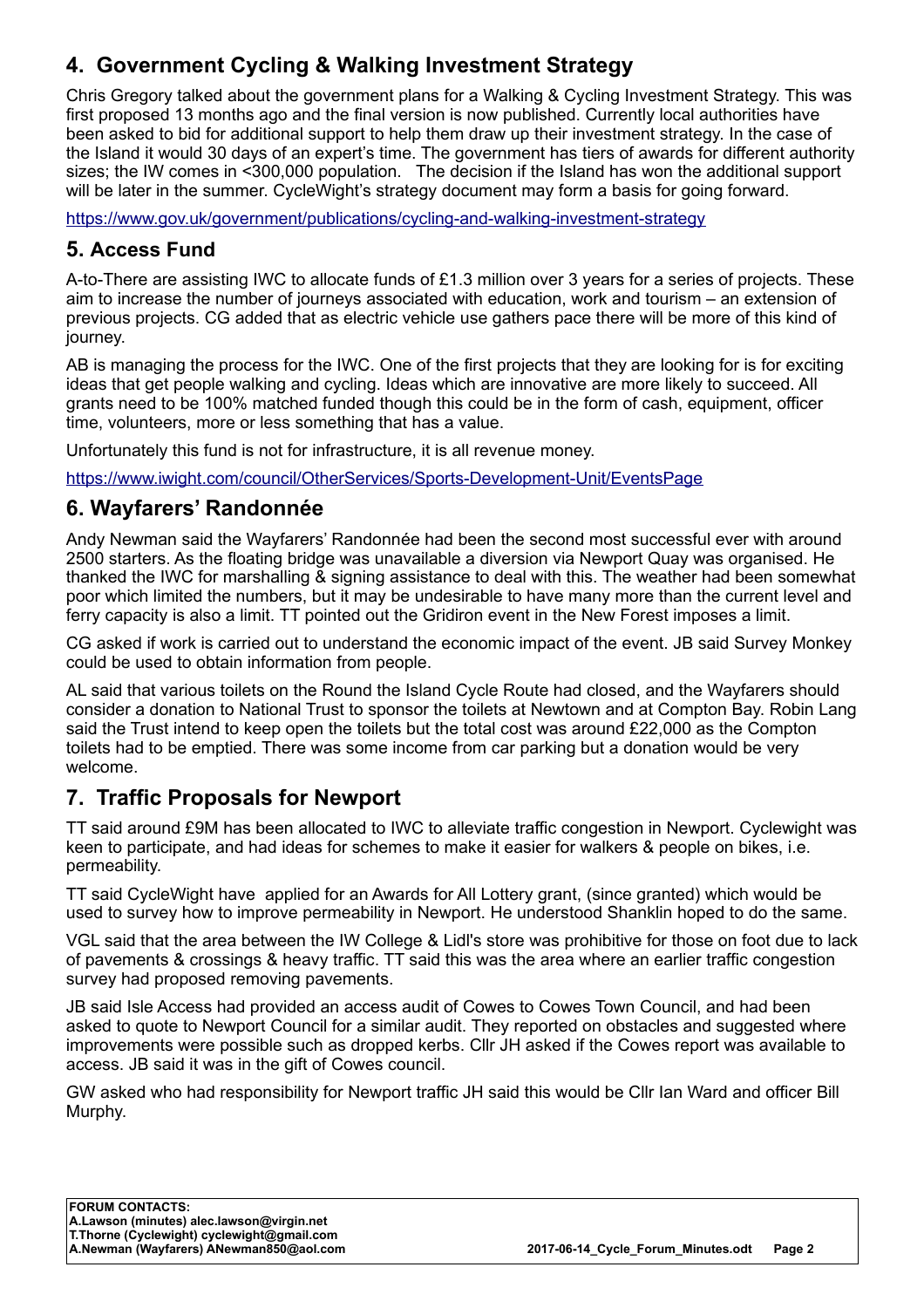#### **7. IW Cycle Fest.**

This is "A week long celebration of all things cycling, set on the spectacular Isle of Wight", from 23 September to 01 October, see<http://www.iwcyclefest.com/>. There is a full page advert in June/July Cycle, the Cycling UK magazine. The Wayfarers & Autumn Tints are arranging to co-ordinate their programmes. AB has also made an input. There appears to be little currently on the website. The organisers were circulated for this meeting.

#### **8. Isle Access**

JB said that at the end of April they had an event with bikes for people with disabilities to try. 13 bikes were hired from New Forest centre. Even more complex disabilities can be catered for by bikes form Phoenix. The day was very popular and they have been asked to repeat it on a Saturday. This will in fact take place on July 8 at Meadowland at Shide, using the facilities of Island 2000. **Helpers are need for this event:** [http://www.isleaccess.co.uk](http://www.isleaccess.co.uk/) [info@isleaccess.co.uk](mailto:info@isleaccess.co.uk) 

They also would like to participate in the launch day of the CycleFest. TT would put her in touch.

#### **9. 20's Plenty**

This has been adopted as policy by the IWC, and a report is to be produced before a final decision is made. It is unclear who is writing this report.

#### **10. Cycle Network: Island Roads**

Rachel Mills had apologised for absence but has asked us to pass on that the CROSS-NEWPORT CYCLE ROUTE will be closed from 19:30 on 15<sup>th</sup> June until 06:00 on 20<sup>th</sup> June between Hurstake Road and Sea Street for carriageway works. As of the 14<sup>th</sup> a Southern Water broken pipe has been identified and will need to be repaired before the surfacing work can continue. It was also noted that the section between the Bargemans & Sea Street will not be surfaced at this time as due to its construction a specialist sub-contractor will be required. The section from Hurstake Road to the Riverway Path is not the responsibility of Island Roads.

VGL said the route was used by motorists as a rat run at peak time, and the section by the Bargeman's was extremely dangerous to cyclists. Motorists may not be fully aware that cyclist are entitled to use the contra-flow, as signage may be inadequate and the green paint is faded to invisibility. In any case there are discontinuities in the green paint lane due to the narrowness of the road at certain places.

RE said traffic speed was a major problem and the green surface should be renewed. GW said more cycle signs on surface would help, although AB said these seem to be rather expensive.

The Forum agreed that 20mph or even 10mph. Also urgent to renew green paint even if has to be redone after highway section finally renewed.

TT to raise with Island Roads contact. \*\*\*TT\*\*\*

AL to register a hazard on website <http://www.islandroads.com/23-report-it-online.html> \*\*\*AL\*\*\*

## **11. AOB**

# JB asked about cycle training for younger cyclists. RE & NM said this was available from bikeability.

# JH Hopes to arrange for the director of 20's Plenty to visit island.

#### **Date of next meeting**

October 2017, 1800. Venue TBC.